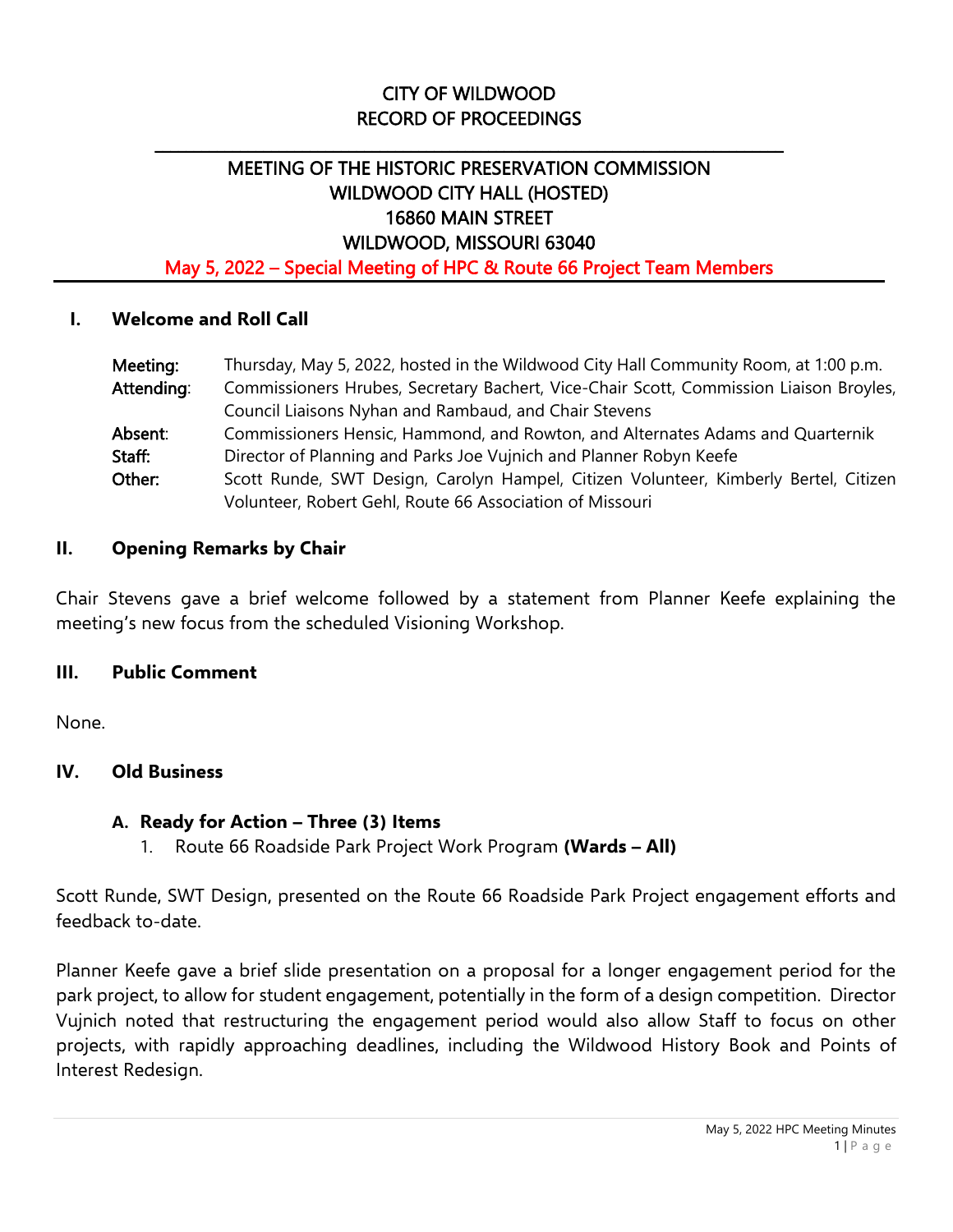Commissioner Hrubes stated that the more "grey matter the better," in expressing his support for this new direction. He further elaborated by stating students have more ideas than "we do."

Robert Gehl, of the Route 66 Association of Missouri, stated that it would be a great project for art students studying graphic design.

Chair Stevens noted that, to do this type of broad engagement, support would be needed form the Administration. However, she noted there were lots of possibilities for such a project and expressed support for involving all age groups.

Commission Liaison Broyles noted that both art and history teachers should be involved, and that it would take a lot of time and energy to put it together. She stated that, in her experience as an educator, doing this sort of broad engagement, a leadership group of key individuals from each school should be assembled for their own meeting to get everyone on the same page.

Ms. Broyles also noted her preference for the term "interpretive site" vs. "roadside park" and the desire to extend the interpretation throughout the corridor. Planner Keefe noted that Director Vujnich had originally proposed the concept of a "linear park," as a part of the half-acre parcel in Grover, given that the City owns the right-of-way along the frontage of the park. Planner Keefe also proposed the question of whether or not youth would favorably respond to the term "interpretive site." Mr. Gehl noted the term "heritage park" had been successfully used in several communities doing similar projects.

Vice-Chair Scott questioned whether Staff could take on such a project. Director Vujnich noted that, while the Staff support wasn't in place right now, it would be once the Department had hired and filled its open positions.

Director Vujnich requested a Motion to authorize the Department to proceed with a new timeline. Vice-Chair Scott motioned to approve the new direction for engagement and timeline for Route 66 Roadside Park Project. Commissioner Hrubes seconded the motion. Motion passed by unanimous voice vote.

2. Historic Route 66 Revitalization Initiative Work Program **(Wards – All)**

Planner Keefe and Director Vujnich presented some key project updates, with Planner Keefe noting the desire from the Metro West Fire Protection District to involve the City in its renovations in order to incorporate Route 66 interpretative elements into the design. Director Vujnich noted the Celebrate Wildwood Commission had decided to theme its parade around Route 66. Commission Members were then asked to debrief, noting any conversations that had occurred at the event.

Commissioner Hrubes noted that Mark Harder, Councilman of St. Louis County, had sounded intent in helping the effort. Planner Keefe noted West Magazine had written about the effort in a feature article.